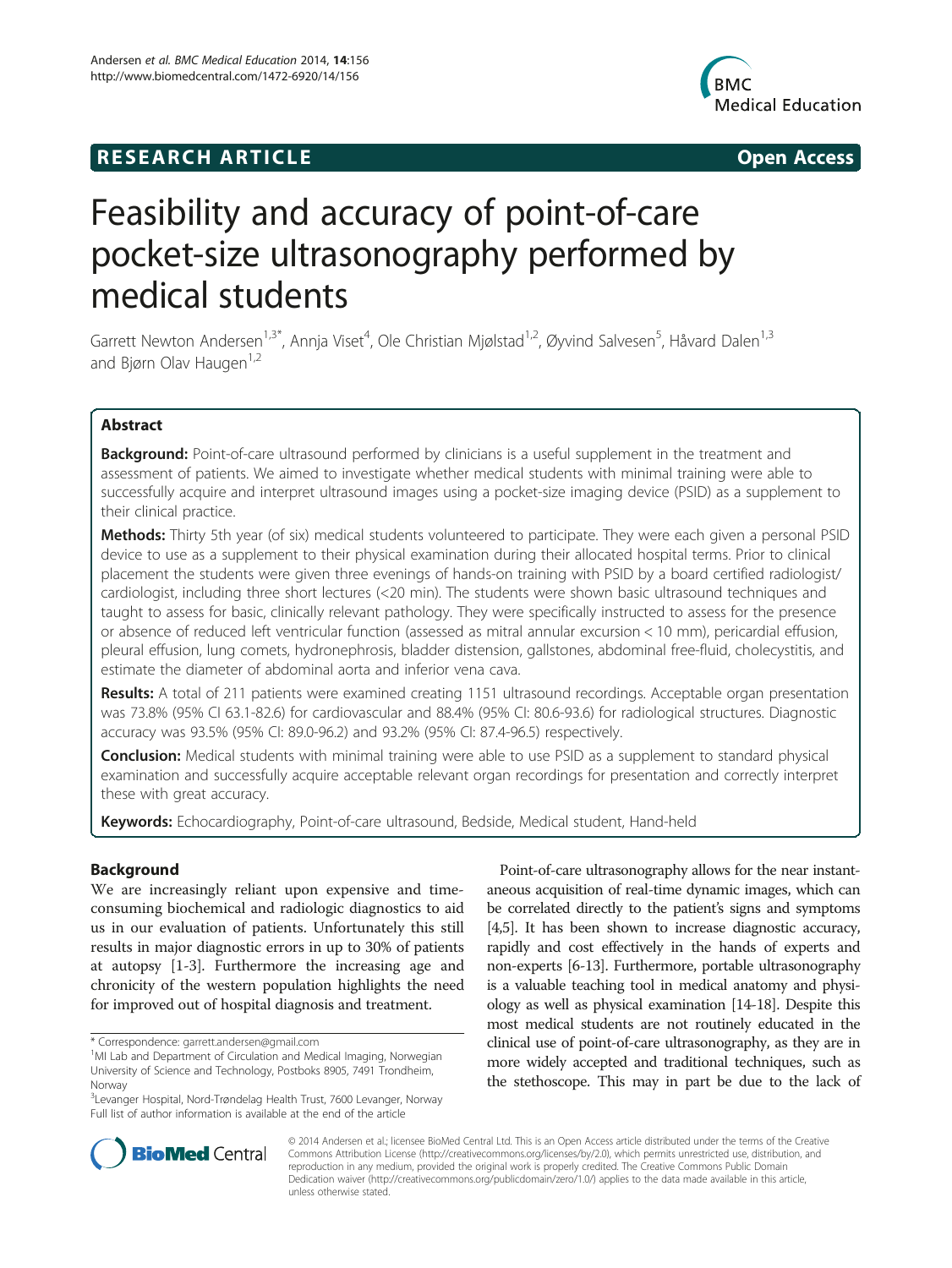evidence regarding the bedside use of pocket-size ultrasound by medical students.

We aimed to investigate whether medical students with minimal training were able to successfully acquire and interpret ultrasound images using a pocket-size imaging device (PSID) as a supplement to their clinical practice.

## **Methods**

## Medical students

The fifth year (of six) medical students eligible to participate in the study based on planned hospital rotations received verbal and written information from the authors regarding the study. Participation in the study was not part of the students' curriculum and all participating students were volunteers. The first 30 students whom volunteered were included in the study. There were no further inclusion or exclusion criteria. The number of participating students was limited to the number of available PSID. The medical students had similar limited experience in ultrasound.

## Study population

All patients over 18 years of age, encountered in-hospital and at outpatient clinics during the students' clinical placement periods were eligible for inclusion. The patients were included from a total of seven regional hospitals between January-May 2012. There were no exclusion criteria, and all participating patients provided informed consent.

## Training and education of medical students

The medical students received three evenings (nine hours) of combined theoretical and practical training in the use and interpretation of ultrasound images. The theoretical training was given as short didactical lectures by relevant specialists (cardiologists and radiologists) and focused on basic ultrasound physiology, anatomy and examples of normal and pathological ultrasound images. Students were specifically trained to assess for pathology relevant in the immediate emergency care of patients. They were instructed to assess for reduced left ventricular (LV) function defined as mitral annular excursion (MAE) < 10 mm [[19](#page-4-0)-[21](#page-4-0)], pericardial effusion, pleural effusion, lung comets, inferior vena cava (IVC) diameter and variation, hydronephrosis, bladder distension, gallstones, signs of cholecystitis, diameter of abdominal aorta (AA) and abdominal free-fluid. Practical hands-on training was given by relevant specialists and senior registrars, with students using their personal PSID. Students were encouraged to perform at least 75 examinations prior to placement.

Written informed consent was obtained from all patients. The Regional Committee for Medical and Health Research Ethics had no objections to the study's conduction, which was conducted according to the Declaration of Helsinki.

## Pocket-size ultrasound examination

The ultrasound examination was performed bedside with a PSID, Vscan (GE Vingmed Ultrasound, Horten, Norway). The device measures  $135 \times 73 \times 28$  mm and weighs 390 g, including the phased-arrayed probe. Two-dimensional grey scale and live colour Doppler imaging are offered. The image sector for echocardiographic imaging is 75°. The bandwidth ranges from 1.7 to 3.8 MHz and is automatically adjusted. Storage and looping of a cardiac cycle are possible without ECG signal and looping of other structures is predefined and limited to 2 seconds. The device has separate modes optimized for cardiac and abdominal examinations. All images and recordings were saved on the device's micro-SD card and later transferred to a computer by commercial software (Gateway; GE Vingmed Ultrasound).

The bedside (point-of-care) cardiovascular ultrasound examination was performed with patients in the leftlateral decubitus and/or supine position. Assessment of LV global function was done from the apical fourchamber view using MAE, where MAE < 10 mm was classified as decreased LV function. Pericardial effusions were classified as present or not. The AA and IVC were assessed from the subcostal position. The AA diameter was assessed proximally to the bifurcation and if exceeding 35 mm classified as an abdominal aortic aneurysm (AAA). IVC diameter was measured end-expiratory within two cm from the right atrium orifice. All measurements of dimensions were done on the PSID. With patients in a supine or upright position, the pleura was assessed from left and right thoracic dorsolateral views, and assessed for the presence of pleural effusions and comet tails.

Other abdominal structures and spaces were assessed from a supine position looking specifically for hydronephrosis, bladder distension, gallstones, and signs of cholecystitis, and abdominal free-fluid.

## Accuracy

The students were required to hand-in a log of selected examinations including their own set diagnosis based upon PSID examination. The specialists, one board certified radiologist and 2 board certified cardiologists with special interest in ultrasonography and echocardiography, were asked to categorize the image acquisition of relevant organ as acceptable or unacceptable for clinical interpretation and then determine whether the set diagnosis of the acceptable images were correct or incorrect. The specialists were not blinded to the set diagnosis.

## **Statistics**

Data not following a normal distribution were presented as median and (interquartile) range. For sufficiently large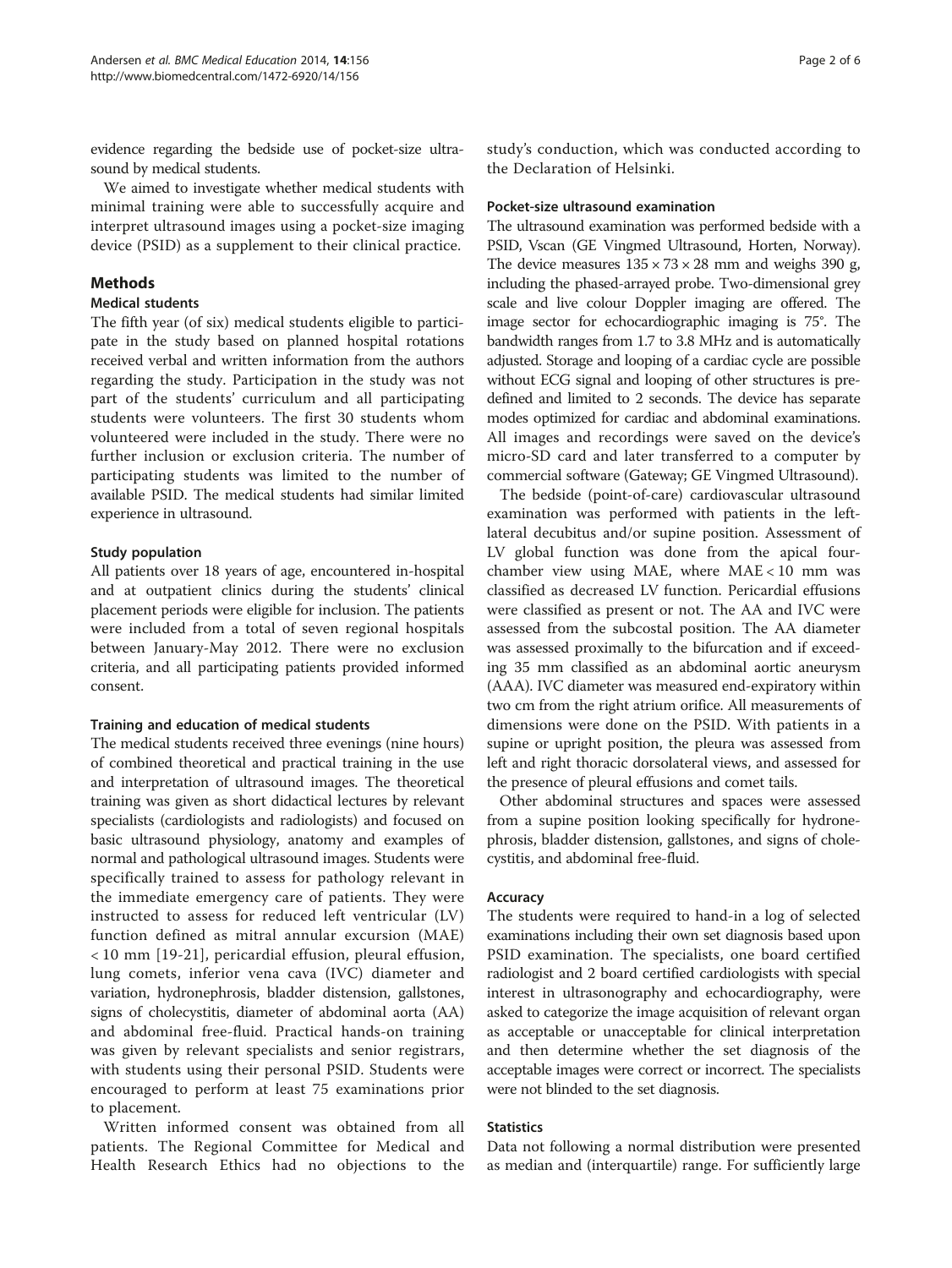samples logistic mixed model with random intercepts for students was used to examine estimate proportions. Clopper-Pearson estimates were used for small sample analyses. Sensitivity and specificity, negative and positive predictive value calculations were performed using relevant specialists as "gold standard".

All the statistical analyses were performed using SPSS for Windows/Mac (version 20.0, SPSS, Inc.) or R version 2.13.1.

## Results

Thirty 5th year (of six) medical students volunteered to participate in the study. At the end of the study period and their clinical placement, 21 (70%) medical students had performed exams using PSID and recorded their results. A total of 211 patients were examined (43% male, 38% female and 18% unrecorded sex), creating 1151 ultrasound recordings. Each student examined a median of 9 ( $\pm 8$ , range 1–27) patients, producing a median of 49 (±49, range 5–169) ultrasound recordings. Acceptable organ presentation (Figure 1) was estimated to 73.8% (95% CI 63.1-82.6) for cardiovascular (heart, lungs and IVC) and 88.4% (95% CI: 80.6-93.6) for radiological (AA, renal system, gallbladder and abdominal free fluid) structures. Specifically, students performed best when acquiring images of the lungs and renal system (>93% (95% CI: 84.3-98.2) and found it most difficult to acquire acceptable images of the heart (71.2% (95% CI: 58.7-81.5)) and free fluid (73.2% (95% CI: 41.4-92.7)). The other categories (AA, IVC and gallbladder) had acceptable presentation in >80% (95% CI: 65.2-92.9) of cases. Diagnostic accuracy (Figure [2\)](#page-3-0) was estimated at 93.5% (95% CI: 89.0-96.2) for cardiovascular structures and 93.2% (95% CI: 87.4-96.5) for radiological structures. The specific diagnostic accuracy was on a whole excellent. Diagnostic accuracy was close to 100% for AA (98.6% (95% CI: 92.7- 100)) and free abdominal fluid (100% (95% CI: 76.8-100))

and lowest for gallbladder at 87.6% (95% CI: 73.7-95.1). The remaining categories showed diagnostic accuracy > 93% (95% CI: 83.3-99).

The estimated values for sensitivity, specificity, negative and positive predictive values of PSID are presented in Table [1.](#page-3-0)

## **Discussion**

Medical students, with a limited amount of training, successfully incorporated the use of point-of-care ultrasonography in their clinical placements. They were able to correctly acquire bedside ultrasound images of cardiovascular and radiological structures in 74 and 88% of their patients and correctly interpret these images in 93% of cases.

An attempt to simulate real life scenarios was done when determining the feasibility and accuracy. In our experience, when non-experts use pocket-size ultrasound at the patients point-of-care they may have the need to clarify or present their ultrasound findings to a specialist for review or guidance. The specialists were in this setting used as the gold standard with regards to statistical analysis and were not blinded to the set diagnosis. Optimally this would have been done by higher order, formal imaging, but that was beyond the scope of this study in terms of logistics and economy.

Other studies have shown that medical students are able to quickly acquire ultrasound recordings of good quality on normal test subjects, in optimal conditions with a standard ultrasound machine and PSID after a brief period of training [\[22,](#page-4-0)[23\]](#page-5-0). For the assessment of diagnostic accuracy in our study, only acceptable organ images were used. This may have diluted the true diagnostic accuracy to some extent. However the lack of a formal gold standard/reference made the basis for this, as assessing accuracy in non-acceptable images is useless when no reference is available.

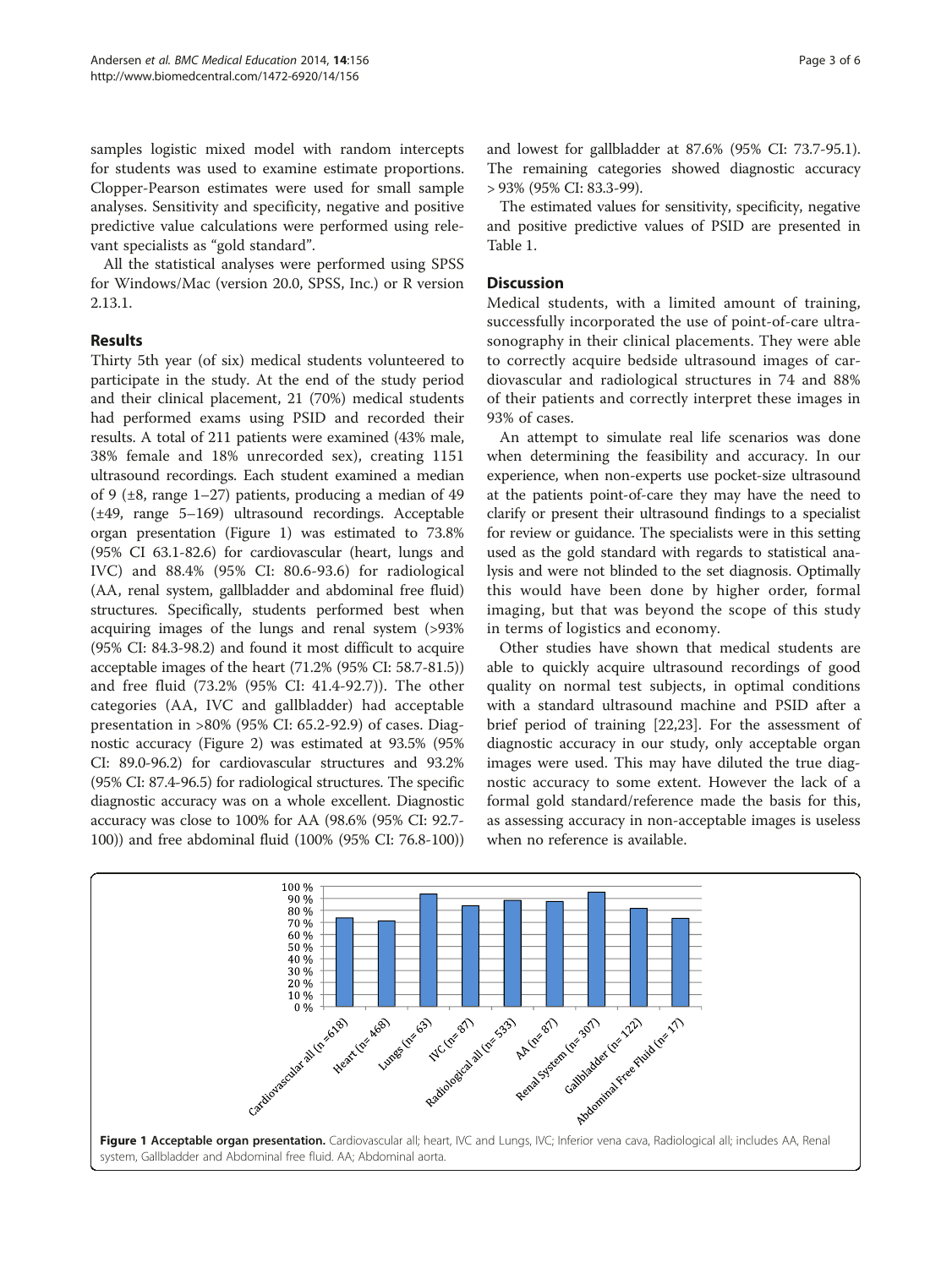<span id="page-3-0"></span>

A recent, though smaller study with five final year medical students has shown encouraging results using pocket-size cardiac ultrasonography as an adjunct to standard physical examination in cardiology patients [\[9](#page-4-0)]. We have broadened the field, looking at several different organ systems and included diverse groups of hospital and emergency room patients.

The European Association of Echocardiography published a position statement in 2010 regarding with the use of PSID [[24](#page-5-0)]. It supports the use of PSID as a teaching tool in medical schools, as a tool for a fast initial screening in the emergency setting, and as a complement to the standard physical examination.

Previous studies have shown increased accuracy, efficacy and diagnostic impact of pocket-size point-of-care ultrasonography in the hands of experts versus non-experts [[6-8,11,13](#page-4-0)[,25](#page-5-0)]. Thus the benefits of bedside PSID exams increase with increasing proficiency in its use and proficiency has been shown to increase with increasing use [[23\]](#page-5-0). Additionally, ultrasonography has been shown to increase the skills of medical students in core subjects such as anatomy, physiology, and physical examination

[[9,14](#page-4-0)-[18](#page-4-0)]. Therefore standardized training with an appropriate education program in the routine use PSID as an adjunct to standard physical examination should start as early as possible in a physician's career.

#### Limitations

The main limitation of this study is the inability to exclude for selection bias. With the use of their logbooks, students were able to select which ultrasound loops were eligible for review. This selection and spectrum bias may have lead to some overestimation of the results for feasibility and accuracy, however the degree of selection bias is in line with similar studies involving unselected residents and nurses [[26,27\]](#page-5-0). Furthermore one student did not hand in a completed logbook and a further eight students did not perform any examinations with PSID and were therefore excluded from the study. The number of students not performing any examinations was probably influenced by several factors. Firstly the use of PSID in their clinical placement was not a mandatory exercise for the medical students. Secondly, as this was a trial of the use of PSID the students received specific

| Table 1 Sensitivity, specificity, positive and negative predictive values |  |  |  |  |  |  |
|---------------------------------------------------------------------------|--|--|--|--|--|--|
|---------------------------------------------------------------------------|--|--|--|--|--|--|

| Pathology to detect  | N Pathology (N total) | Sensitivity % (95% CI) | Specificity % (95% CI) | PPV % (95% CI)     | NPV % (95% CI)     |
|----------------------|-----------------------|------------------------|------------------------|--------------------|--------------------|
|                      |                       |                        |                        |                    |                    |
| All cardiovascular   | 156 (468)             | 95.5 (90.9-97.9)       | 92.4 (83.7-96.9)       | 87.0 (75.3-93.4)   | 97.6 (95.0-98.8)   |
| Cardiac only         | 115 (338)             | 98.3 (93.9-100) *      | 90.8 (78.8-96.7)       | 84.5 (62.6-95.6)   | 99.0 (96.4-99.9) * |
| <b>IVC</b>           | 20(71)                | 84.5 (57.2-96.3)       | 100 (93.0-100) *       | 100 (80.5-100)*    | 94.8 (82.9-98.7)   |
| Lungs                | 21(59)                | 90.5 (68.8-97.6)       | 94.7 (82.2-99.4)*      | 90.5 (69.6-98.6) * | 94.7 (82.2-99.2)*  |
| All abdominal        | 104 (453)             | 92.6 (83-97.1)         | 92.2 (82.9-96.9)       | 80.1 (63.3-91.0)   | 97.5 (92.6-99.2)   |
| AA                   | 12 (74)               | 91.7 (61.5-98.6)*      | 100 (94.2-100)*        | 100 (71.3-100)*    | 98.4 (91.5-99.6)*  |
| Renal system         | 48 (282)              | 89.9 (77.2-95.9)       | 93.3 (82.5-98.0)       | 73.1 (48.4-89.6)   | 97.5 (85.7-99.7)   |
| Gallbladder          | 35 (84)               | 94.3 (80.8-99.1)*      | 85.6 (71.5-93.4)       | 82.4 (63.7-93.1)   | 95.5 (84.5-99.3*   |
| Abdominal free fluid | 9(14)                 | 100 (66.2-100)*        | 100 (48.0-100)*        | 100 (66.2-100)*    | 100 (48.0-100)*    |

N; number, CI; confidence interval, PPV positive predictive value, NPV; negative predictive value, IVC; inferior vena cava, AA; abdominal Aorta. \* Clopper-Pearson CI.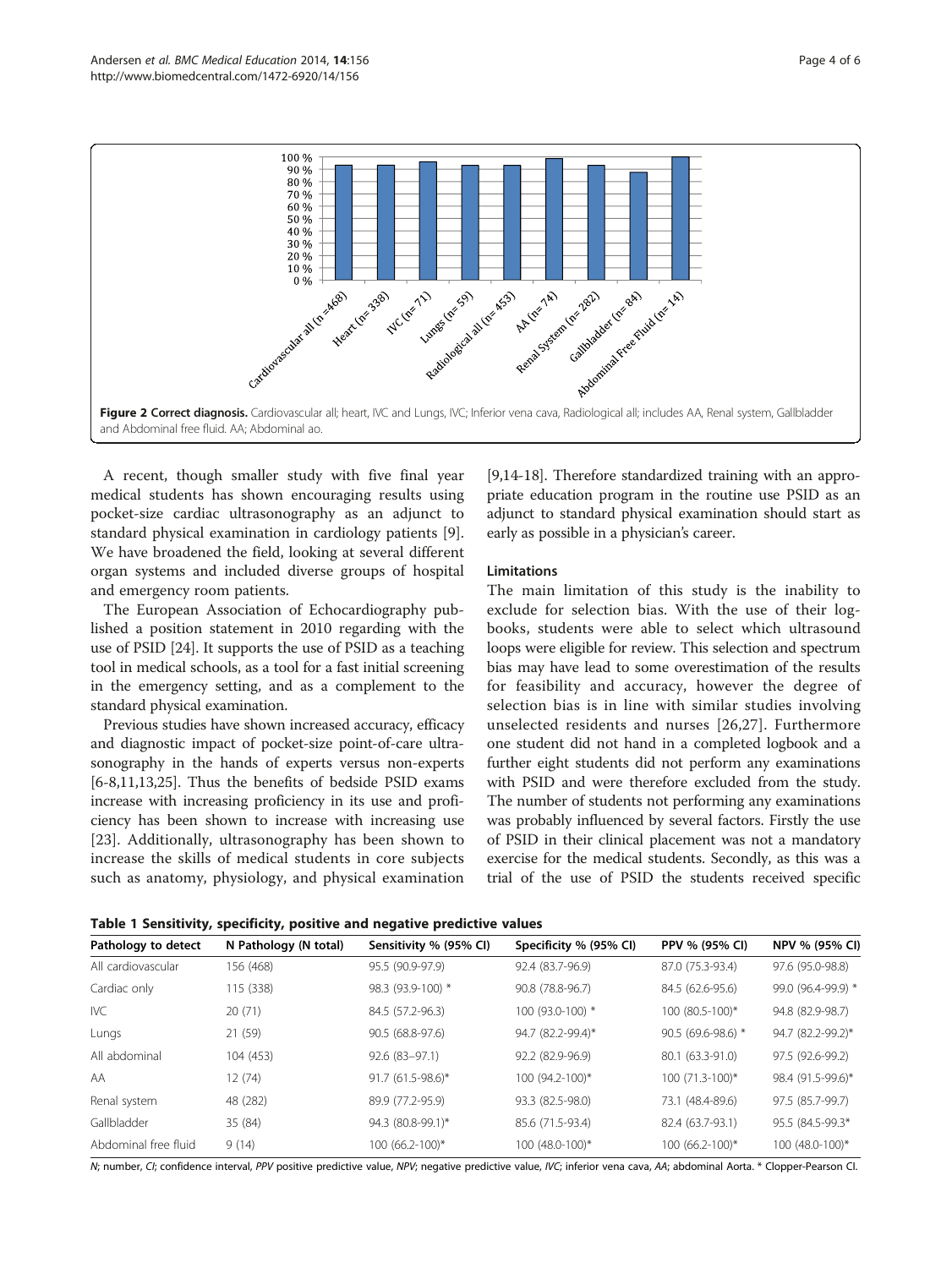<span id="page-4-0"></span>instructions not to let the trial come in the way of their other academic responsibilities. Thirdly, the inclusion of patients was performed by the medical students themselves, which may have created a further barrier for its use. Lastly the use of ultrasound imaging is operator dependant, enthusiastic students will likely acquire more and better images reflecting a more realistic picture of it's clinical use, i.e. those skilled in ultrasound will also be the ones using it the most.

## Conclusion

Medical students with minimal training were able to use PSID as a supplement to standard physical examination and successfully acquire acceptable relevant organ images for presentation and correctly interpret these with great accuracy. Incorporating training of point-of-care ultrasound in medical student education may be one step further towards a more widespread use of ultrasound and a faster and more accurate diagnosis for patients.

#### Abbreviations

PSID: Pocket-size imaging device; LV: Left ventricular; MAE: Mitral annular excursion; IVC: Inferior vena cava; AA: Abdominal aorta; AAA: Abdominal aortic aneurysm.

#### Competing interests

GE Healthcare provided 20 of the 30 PSID devices used during this study as a loan. No financial support was received.

#### Authors' contributions

GNA participated in the study design and coordination, education of medical students, data processing, performed the statistical analysis and drafted the manuscript. AV participated in the coordination of the study, education of the medical students and review of relevant images. OCM participated in the coordination of the study, education of the medical students and review of relevant images. ØS participated in the design of the study and performed the statistical analysis. HD participated in the design of the study, performed the statistical analysis and helped to draft the manuscript. BOH conceived of the study and participated in its design and coordination, education of the medical students and review of relevant images and helped to draft the manuscript. All authors read and approved the final manuscript.

#### Acknowledgements

We thank all the participating medical students for their invaluable assistance with the inclusion and data collection for this study. The Norwegian University of Science and Technology (NTNU) and Nord-Trøndelag Health Trust, both Norway, funded this study. GNA, OCM, HD and BOH hold positions at the Medical Imaging Laboratory, NTNU, a Centre of Research-based Innovation that is funded by the Research Council of Norway and industry. One of the industry partners is GE Vingmed Ultrasound. The Centre has a total budget of app. 124 million NOK for the 8 year period 2007–2014, and the contribution from GE Vingmed Ultrasound to this budget is app. 7 million NOK (app. 6%).

#### Author details

<sup>1</sup>MI Lab and Department of Circulation and Medical Imaging, Norwegian University of Science and Technology, Postboks 8905, 7491 Trondheim, Norway. <sup>2</sup>Clinic of Cardiology, St. Olav Trondheim University Hospital, Trondheim, Norway. <sup>3</sup>Levanger Hospital, Nord-Trøndelag Health Trust, 7600<br>Levanger, Norway. <sup>4</sup>Clinic of Radiology and Nuclear Medicine, St. Olav Trondheim University Hospital, Trondheim, Norway. <sup>5</sup>Department of Cancer Research and Molecular Medicine, Norwegian University of Science and Technology, Trondheim, Norway.

#### Received: 4 January 2014 Accepted: 17 July 2014 Published: 28 July 2014

#### References

- 1. Burton JL, Underwood J: Clinical, educational, and epidemiological value of autopsy. Lancet 2007, 369(9571):1471–1480.
- Kirch W, Schafii C: Misdiagnosis at a university hospital in 4 medical eras. Medicine (Baltimore) 1996, 75(1):29–40.
- Pastores SM, Dulu A, Voigt L, Raoof N, Alicea M, Halpern NA: Premortem clinical diagnoses and postmortem autopsy findings: discrepancies in critically ill cancer patients. Crit Care 2007, 11(2):R48.
- 4. Moore CL, Copel JA: Point-of-care ultrasonography. N Engl J Med 2011, 364(8):749–757.
- 5. Kimura BJ, Amundson SA, Shaw DJ: Hospitalist use of hand-carried ultrasound: preparing for battle. J Hosp Med 2010, 5(3):163-167.
- 6. Andersen GN, Haugen BO, Graven T, Salvesen Ø, Mjølstad OC, Dalen H: Feasibility and reliability of point-of-care pocket-sized echocardiography. Eur J Echocardiogr 2011, 12(9):665–670.
- 7. Galderisi M, Santoro A, Versiero M, Lomoriello VS, Esposito R, Raia R, Farina F, Schiattarella PL, Bonito M, Olibet M, de Simone G: Improved cardiovascular diagnostic accuracy by pocket size imaging device in non-cardiologic outpatients: the NaUSiCa (Naples ultrasound stethoscope in cardiology) study. Cardiovasc Ultrasound 2010, 8:51.
- 8. Mjølstad OC, Dalen H, Graven T, Kleinau JO, Salvesen O, Haugen BO: Routinely adding ultrasound examinations by pocket-sized ultrasound devices improves inpatient diagnostics in a medical department. Eur J Intern Med 2012, 23(2):185–191.
- 9. Panoulas VF, Daigeler AL, Malaweera AS, Lota AS, Baskaran D, Rahman S, Nihoyannopoulos P: Pocket-size hand-held cardiac ultrasound as an adjunct to clinical examination in the hands of medical students and junior doctors. Eur Heart J Cardiovasc Imaging 2013, 14(4):323–330.
- 10. Prinz C, Voigt J-U: Diagnostic accuracy of a hand-held ultrasound scanner in routine patients referred for echocardiography. J Am Soc Echocardiogr 2011, 24(2):111–116.
- 11. Skjetne K, Graven T, Haugen BO, Salvesen Ø, Kleinau JO, Dalen H: Diagnostic influence of cardiovascular screening by pocket-size ultrasound in a cardiac unit. Eur J Echocardiogr 2011, 12(10):737-743.
- 12. Badano LP, Nucifora G, Stacul S, Gianfagna P, Pericoli M, Del Mestre L, Buiese S, Compassi R, Tonutti G, Di Benedetto L, Fioretti PM: Improved workflow, sonographer productivity, and cost-effectiveness of echocardiographic service for inpatients by using miniaturized systems. Eur J Echocardiogr 2009, 10(4):537–542.
- 13. Mjolstad OC, Andersen GN, Dalen H, Graven T, Skjetne K, Kleinau JO, Haugen BO: Feasibility and reliability of point-of-care pocket-size echocardiography performed by medical residents. Eur Heart J Cardiovasc Imaging 2013, 14(12):1195–1202.
- 14. Mircea P-A, Badea R, Fodor D, Buzoianu AD: Using ultrasonography as a teaching support tool in undergraduate medical education – time to reach a decision. Med Ultrason 2012, 14(3):211–216.
- 15. Mouratev G, Howe D, Hoppmann R, Poston MB, Reid R, Varnadoe J, Smith S, McCallum B, Rao V, Demarco P: Teaching medical students ultrasound to measure liver size: comparison with experienced clinicians using physical examination alone. Teach Learn Med 2013, 25(1):84–88.
- 16. Decara JM, Kirkpatrick JN, Spencer KT, Ward RP, Kasza K, Furlong K, Lang RM: Use of hand-carried ultrasound devices to augment the accuracy of medical student bedside cardiac diagnoses. J Am Soc Echocardiogr 2005, 18(3):257–263.
- 17. Swamy M, Searle RF: Anatomy teaching with portable ultrasound to medical students. BMC Med Educ 2012, 12:99.
- 18. Sweetman GM, Crawford G, Hird K, Fear MW: The benefits and limitations of using ultrasonography to supplement anatomical understanding. Anat Sci Educ 2013, 6(3):141–148.
- 19. Alam M, Hoglund C, Thorstrand C: Longitudinal systolic shortening of the left ventricle: an echocardiographic study in subjects with and without preserved global function. Clin Physiol 1992, 12(4):443–452.
- 20. Hoglund C, Alam M, Thorstrand C: Atrioventricular valve plane displacement in healthy persons. An echocardiographic study. Acta Med Scand 1988, 224(6):557-562.
- 21. Alam M, Hoglund C, Thorstrand C, Philip A: Atrioventricular plane displacement in severe congestive heart failure following dilated cardiomyopathy or myocardial infarction. J Intern Med 1990, 228(6):569-575.
- 22. Fernandez-Frackelton M, Peterson M, Lewis RJ, Perez JE, Coates WC: A bedside ultrasound curriculum for medical students: prospective evaluation of skill acquisition. Teach Learn Med 2007, 19(1):14–19.